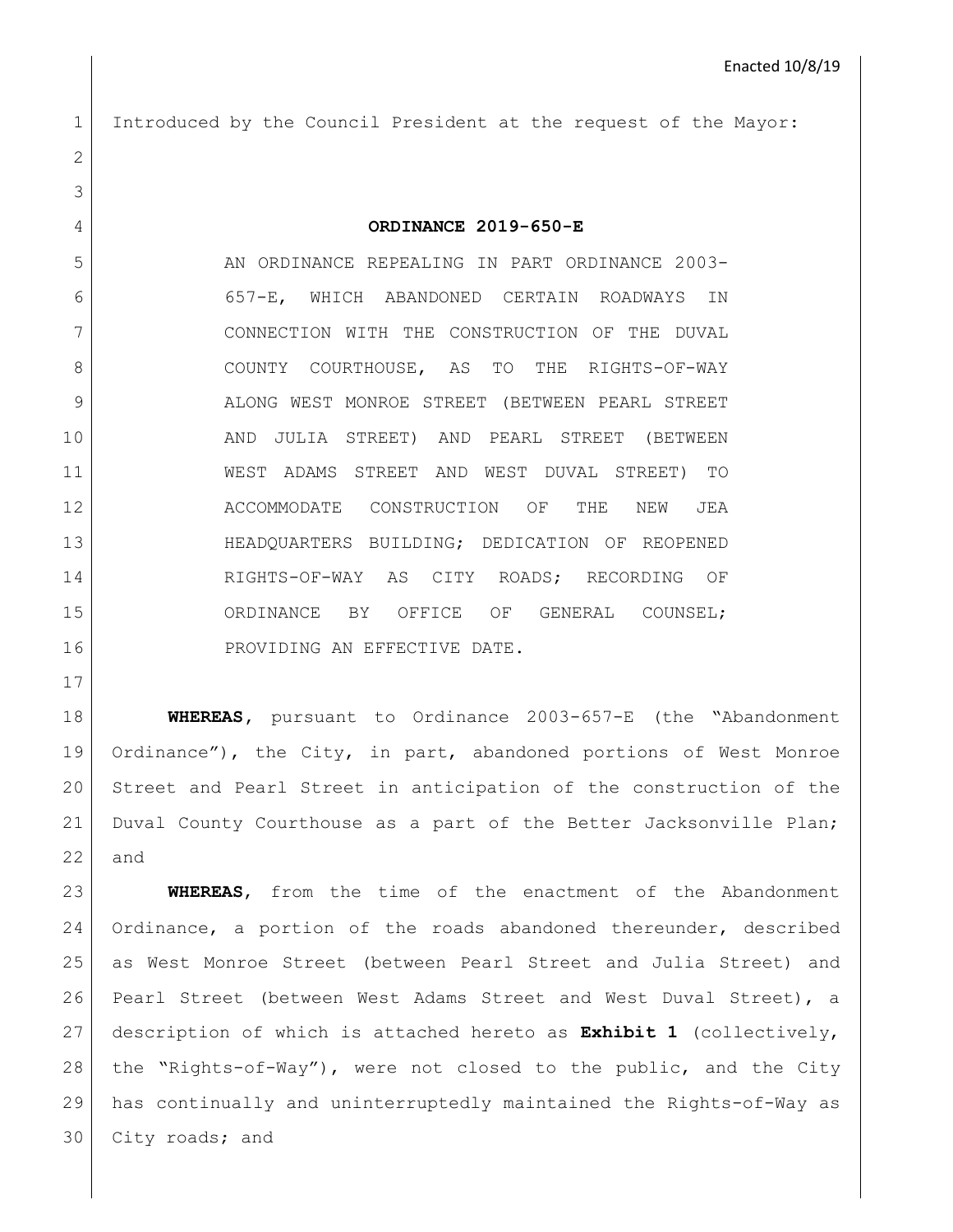**WHEREAS**, as authorized by Ordinance 2019-401-E, the City and Ryan Companies US, Inc. ("Developer") have entered into that certain Purchase and Sale Agreement dated July 8, 2019 ("Agreement"), pursuant to which the Developer will purchase an approximately 1.52 acre parcel of unimproved real property located at 337 West Adams Street (the "Property"), which is bounded to the west and north by the abandoned Rights-of-Way, and to construct thereon an approximately 207,810 square foot office building and 9 structured parking facility to serve as the new JEA headquarters; and

 **WHEREAS,** pursuant to the Agreement, the City is obligated to file this Ordinance in order to open and rededicate the previously abandoned Rights-of-Way adjacent to the Property, as depicted on **Exhibit 1** attached hereto; now therefore

**BE IT ORDAINED** by the Council of the City of Jacksonville:

 **Section 1. Ordinance 2003-657-E Repealed in Part.** Ordinance 2003-657-E (the "Abandonment Ordinance"), attached hereto as **Exhibit 2** and incorporated herein by this reference, regarding the abandonment of a portion of the right-of-way along West Monroe Street and Pearl Street as necessary to accommodate the construction of the Duval County Courthouse, is hereby repealed in part as to that certain portion of West Monroe Street (between Pearl Street and Julia Street) and Pearl Street (between West Adams Street and West Duval Street), a description of which is attached hereto as **Exhibit 1** and incorporated herein by this reference. The purpose of the partial repeal of the Abandonment Ordinance is to re-establish and dedicate as City roads the Rights-of-Way.

 **Section 2. Dedication as City Road.** Pursuant to the affidavit attached hereto as **Exhibit 3** and incorporated herein by this reference, since the date of the enactment of the Abandonment Ordinance in 2003 the Rights-of-Way, as depicted on **Exhibit 1**

 $\mathcal{D}$